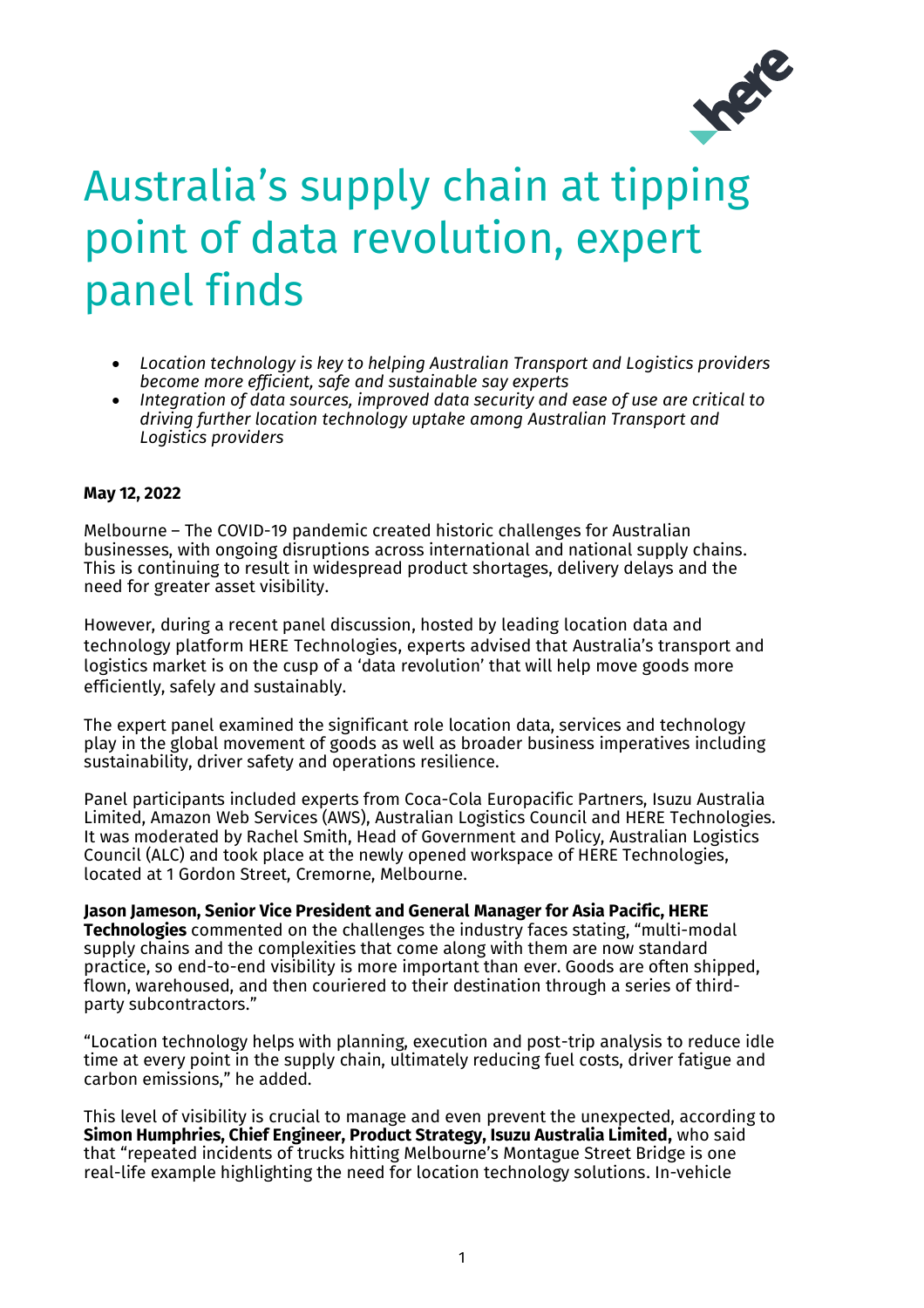

satellite navigation technology driven by truck-specific data can help to prevent these incidents, keeping drivers safe while minimising disruption."

#### **Location technology – a valuable investment**

Panelists also touched on where they are investing and why, with **Phillip Parsons, General Manager of Logistics, Coca-Cola Europacific Partners,** stating**,** "we've invested hundreds of millions of dollars into location technology because we see its value. With sequential supply chains diminishing, you need software and data to optimise at speed."

Looking at some of those broader business challenges and objectives, **Parsons** also revealed investment into "technologies such as Spatial Mapping to help tackle key challenges like driver shortages and emissions reduction."

Insights and decisioning also form part of the returns according to **Andrew Littleford, Principal Supply Chain Advisory Consultant, AWS Professional Services,** who stressed the importance of data. "Data, data, data – it's all about how you use data**.** If businesses can leverage the tools available to gather good quality data, they can start to make really good decisions about how to run their supply chain" Littleford explained.

## **Driving further location technology uptake**

Looking at the rate of uptake nationally, **Jameson** said that Australian supply chain and logistics businesses are at the tipping point of a data revolution that will bring the full benefits of location technology to bear.

"Telematics technology has been available in vehicles for many years, but we're beginning to see smarter use of data and better integration, particularly with autonomous and electric vehicles," said **Jameson.**

#### **So, what barriers do we need to overcome?**

**Brad Williams, CEO at ALC**, said access to real-time data was important, but making it available had been a real challenge because by making real-time data widely available, businesses who own the data might lose the commercial advantage to competitors. "I think the big issue around how we interact with government is what do we do about privacy and security of that data. We must ensure the data is aggregated to be beneficial and used to inform decision making. That is the challenge for us from an industry point of view and government needs to drive that," said **Williams.**

For **Humphries,** simplicity is a key driver too, "any new technology that's introduced has to be easy to use. If it's not presented to drivers in a simple, easily digestible way, you can create distraction that increases accident rates and slows the movement of goods – which is counterproductive to what the technology is trying to achieve," he concluded.

# **Media contacts**

Keep Left on behalf of HERE Technologies Mitchell Blincoe +61 427 801 843 [Mblincoe@keepleft.com.au](mailto:Mblincoe@keepleft.com.au)

HERE Technologies Camy Cheng +65 9088 4127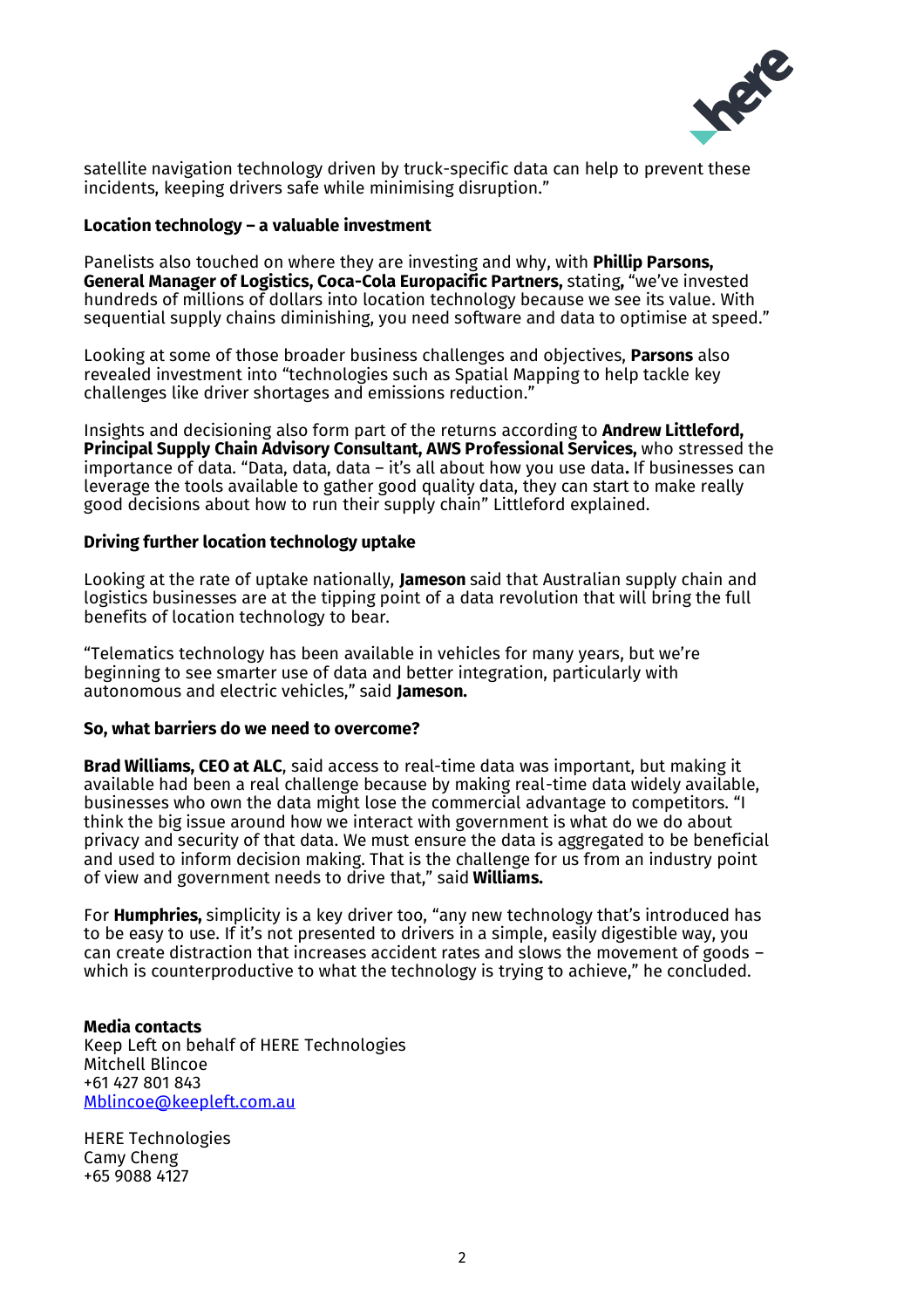

# [Camy.cheng@here.com](mailto:Camy.cheng@here.com)

## **About HERE Technologies**

HERE, the leading location data and technology platform, moves people, businesses and cities forward by harnessing the power of location. By leveraging our open platform, we empower our customers to achieve better outcomes – from helping a city manage its infrastructure or a business optimize its assets to guiding drivers to their destination safely. To learn more about HERE, please visit [www.here.com](http://www.here.com/) and [https://360.here.com/.](https://360.here.com/)

## **Notes to the Editor: Panelists' Biographies**

## **Rachel Smith, Head of Government and Policy, Australian Logistics Council**

Rachel joined the Australian Logistics Council in 2020 as currently holds responsibility as the Head of Government and Policy.

She has over 11 years of experience in policy, membership, and strategic organisational roles. Her career expands working closely with multiple factions of State and Federal Governments as well as across a wide range of industry categories including engineering, housing, health, pharmacy, and supply chain.

Rachel was recognised for her success in project managing negotiations with the Commonwealth landing a record funding agreement of \$25.303 billion for 5,800 small businesses around Australia whilst with the Pharmacy Guild of Australia.

Described as the 'Master Herder of Cats' and 'Director of Getting Stuff Done', Rachel combines strategic thinking and a knack for stakeholder engagement to make the complex simple to successfully develop and deliver strategies and projects.

She has a Diploma in Engineering and is currently completing MBA studies with UNSW AGSM.

#### **Jason Jameson, Senior Vice President and General Manager for Asia Pacific, HERE Technologies**

Jason Jameson is Senior Vice President and General Manager for HERE Technologies in  $APAC$ .

As organisations embrace location-based solutions for their digital transformation, Jason and his team are at the forefront of bringing the power of location to customers, partners and developers, across industries and markets, to solve business problems.

Jason started his IT career over 25 years ago and has extensive experience in managing sales and driving customer success of cloud-based solutions to diverse markets and organizations.

He joined HERE from IBM, where he held a variety of executive leadership roles over the past decade. Most recently he led their cloud business in APAC and was responsible for overall business management, including profit, revenue and bookings for Infrastructureas-a-Service, Platform-as-a-Service and Software-as-a-Service.

Jason holds a Bachelor of Science in Business Information Technology from the University of New South Wales, Australia.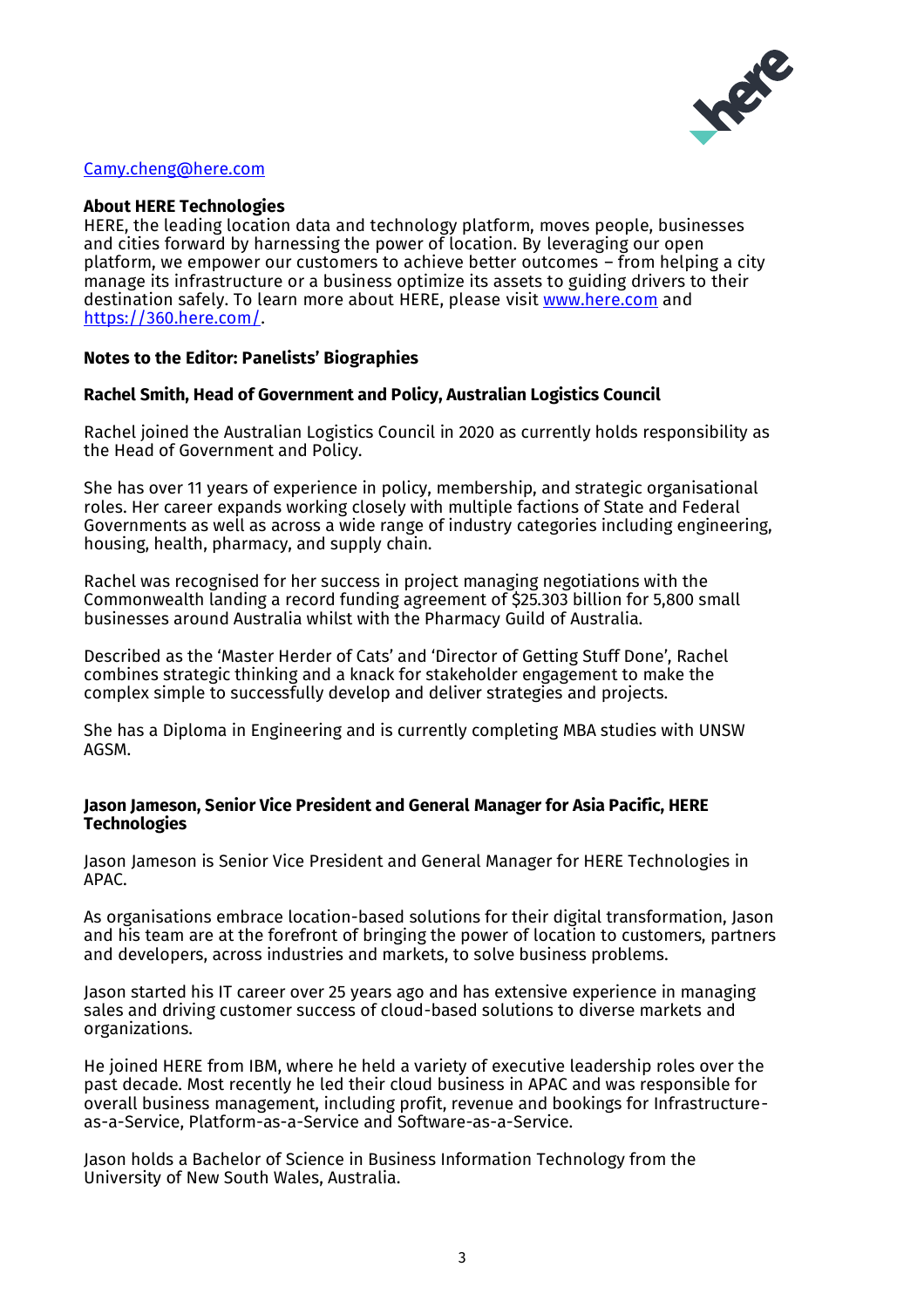

# **Brad Williams, CEO, Australian Logistics Council**

Brad was appointed as the CEO of the Australian Logistics Council (ALC) in August 2021.

With a keen interest in sustainability issues, Brad spent three years as the General Manager of Corporate Affairs at the Australian Renewable Energy Agency (ARENA) immediately prior to his shift into the supply chain sector. In 2020, ARENA received \$1.6 billion in additional funding and its operating time frame was extended until 2032 in line with the Australian Government's focus on technology-based solutions to help industry reduce emissions. From 2015 to 2017, he led the government relations team at the globally diversified mining and metals company, South32.

Brad has held senior corporate affairs and external relations roles across a broad range of industry sectors including oil & gas, resources, energy, government, trade and agriculture. He has spent his career developing and implementing advocacy, reputation and stakeholder engagement strategies in complex operating environments both domestically and internationally.

Brad holds a degree in Business from the University of New England.

## **Phillip Parsons, General Manager of Logistics, Coca-Cola Europacific Partners**

Phillip Parsons is a logistician and GM with 30 years' experience working for a variety of ASX 100 companies within the FMCG, media, retail, construction and 3PL sectors. Currently the GM of logistics for CCEP Australia (Coco Cola) responsible for one of the largest delivery networks in Australia delivering to every postcode every week.

Phillip also holds Board seats on the Australian Logistic Council and the Deakon University Urban Logistics laboratory.

In his spare time, he has a passion for Rugby and holds several board seats including the NSW Waratahs and President of Warringah Rugby Club.

#### **Andrew Littleford, Principal Supply Chain Advisory Consultant, AWS Professional Services**

Andrew is a Principal Advisory Consultant at AWS Professional Services based in Melbourne Australia. He helps clients to accelerate their digital transformations to build the Supply Chains of the future.

Over the last 20+ years, he has worked in senior leadership roles in some of the leading Retail and Supply Chain organisations in Asia Pacific including Toll Group, Linfox, Australia Post and Coles Myer.

His core expertise is in Supply Chain operations understanding the importance of the balance between efficiency, service delivery and cost optimisation. He has led major Transformations to support the global business operations of several organisations and how they work with their customers.